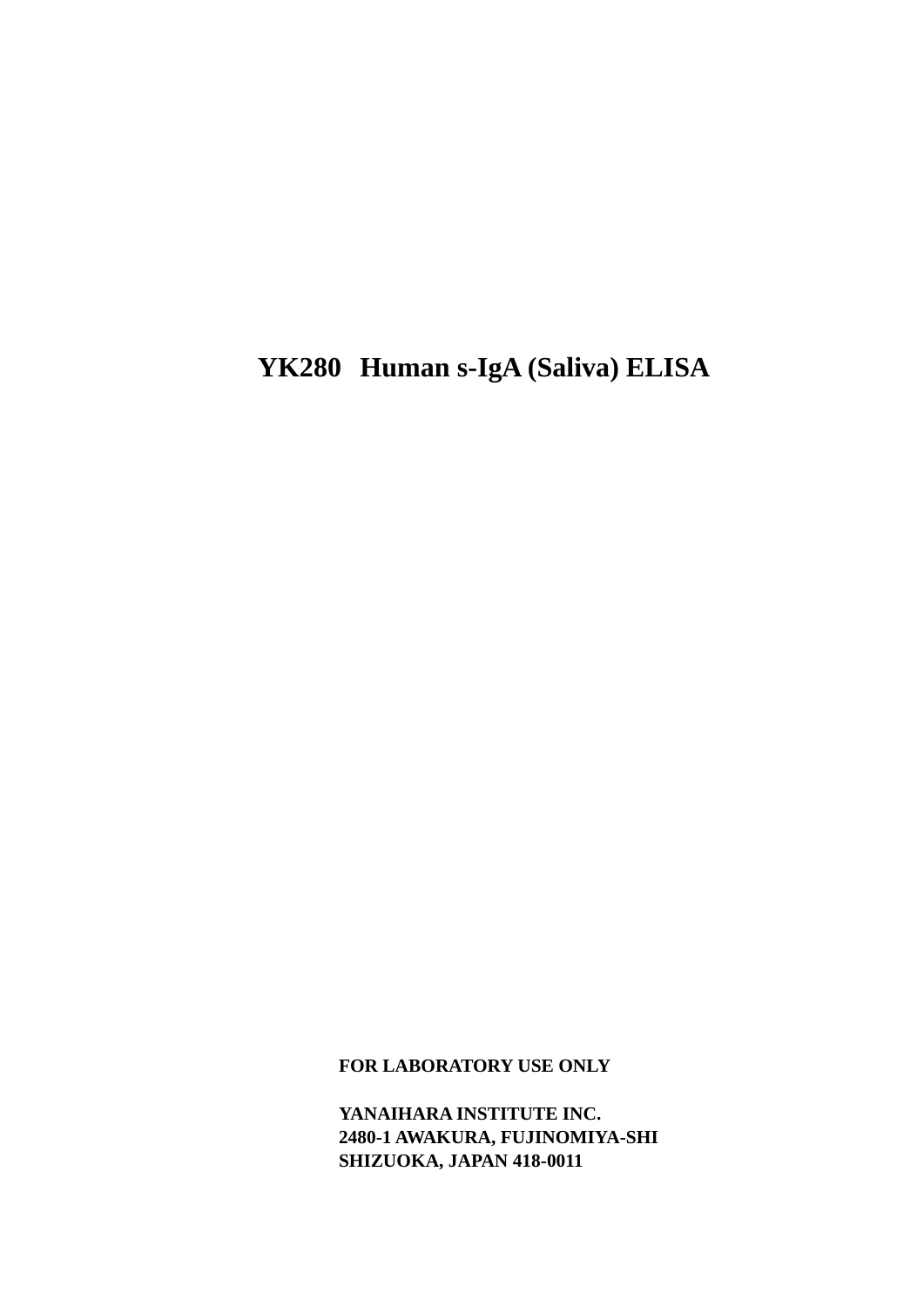|                           | <b>Contents</b>                    |                         |
|---------------------------|------------------------------------|-------------------------|
| Ι.                        | <b>Introduction</b>                | $\boldsymbol{2}$        |
| Π.                        | <b>Characteristics</b>             | 3                       |
| Ⅲ.                        | Composition                        | $\overline{\mathbf{4}}$ |
| $\overline{\mathbf{W}}$ . | <b>Method</b>                      | $5 - 7$                 |
| $V_{\perp}$               | <b>Notes</b>                       | $\overline{7}$          |
| W.                        | <b>Performance Characteristics</b> | $8 - 10$                |
| VІI.                      | <b>Stability and Storage</b>       | 10                      |
| 哑.                        | <b>References</b>                  | 11                      |

**– Please read all the package insert carefully before beginning the assay –**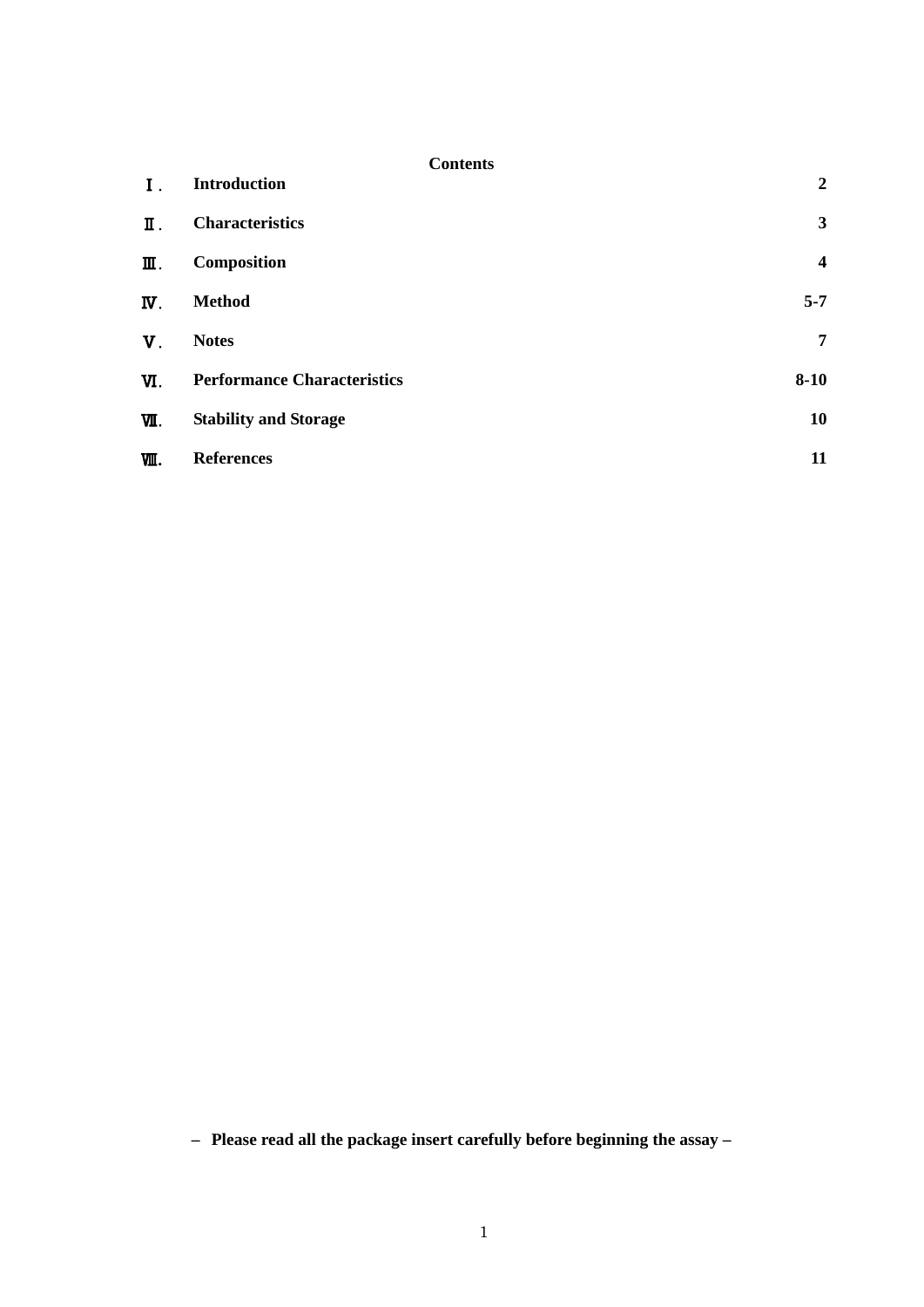# **YK280 Human s-IgA (Saliva) ELISA**

# Ⅰ**. Introduction**

Secretory IgA (s-IgA) is the main effector of the mucosal immune system and act as the first line of immune mechanisms at the mucosal surface. Secretory IgA is included in the most abundant immunoglobulin of body sccretions such as saliva, tears, colostrum and gastrointestinal secretions. Secretory IgA is produced by IgA-producing plasma cells predominantly as polymeric IgA consisting of dimer linked by J chain. The polymeric IgA is transported by the epithelial polymeric immunoglobulin receptor and released into mucosal secretions with a bound secretory component (SC). Since the collection of saliva is capable of easy and non-invasive sampling, s-IgA concentrations in saliva has been used as a useful biomarker in various stresses, psychological studies  $1 \text{ and } 2, 3$ . The kit can be used for measurement of human s-IgA in saliva with high sensitivity. It will be a specifically useful tool for various stresses and psychological studies.

| YK280 Human s-IgA (Saliva) ELISA Kit                                                                |                  | <b>Contents</b>                   |
|-----------------------------------------------------------------------------------------------------|------------------|-----------------------------------|
| The assay kit can measure s-IgA in saliva within the                                                |                  |                                   |
| range of $0.082 \sim 20 \mu g/mL$                                                                   | $\left( \right)$ | Antibody coated plate             |
|                                                                                                     | 2)               | Standard                          |
| The assay is completed within $1hr+1hr+0.5hr$ .                                                     | 3)               | HRP labeled antibody solution     |
| With one assay kit, 41 samples can be measured<br>in duplicate.                                     | 4)               | Enzyme substrate solution (TMB)   |
|                                                                                                     | 5)               | Stopping solution                 |
| Test sample: Human saliva                                                                           | 6)               | Buffer solution (concentrated 2x) |
| Sample volume: $5 \mu L$                                                                            | 7)               | Washing solution                  |
|                                                                                                     |                  | (concentrated)                    |
| The 96-wells plate in kit is consisted by 8-wells<br>strips, and the strips can be used separately. | 8)               | Adhesive foil                     |
| Stability and storage                                                                               |                  |                                   |
| Store all of the components at 2-8°C.                                                               |                  |                                   |
| The kit is stable under the condition for 24 months                                                 |                  |                                   |
| from the date of manufacturing.                                                                     |                  |                                   |
| The expiry date is stated on the label of kit.                                                      |                  |                                   |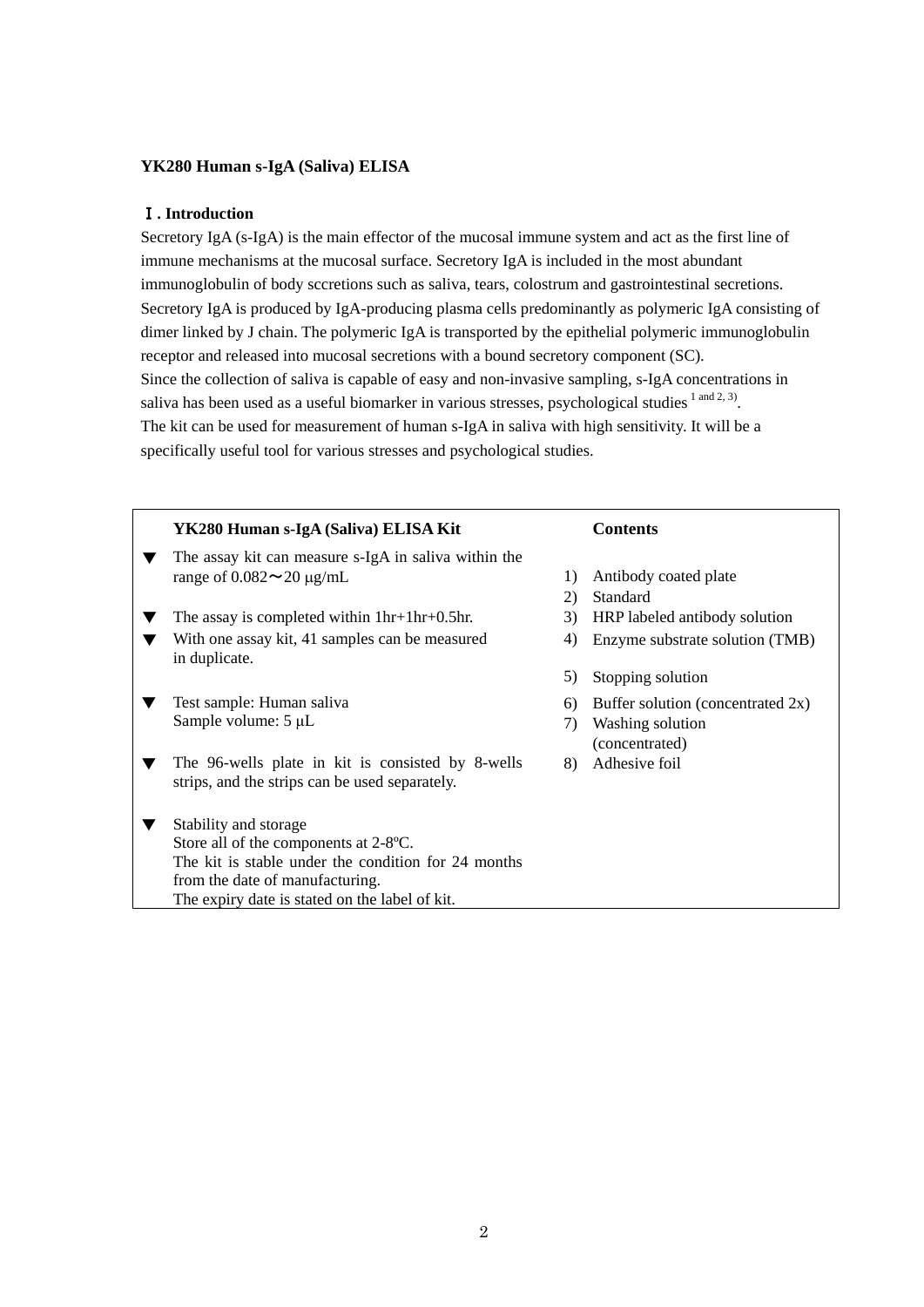# Ⅱ**. Characteristics**

This ELISA kit is used for quantitative determination of human secretory IgA (s-IgA) in saliva. The kit is characterized by its sensitive quantification and high specificity. In addition, it has no influence by other components in samples. Human s-IgA standard is highly purified product.

< Specificity >

This ELISA kit has high specificity to human s-IgA, and shows no cross reactivity to human serum IgA, serum IgG, serum IgM and serum IgE.

# $\langle$  Assay principle  $\rangle$

This ELISA kit for determination of human s-IgA is based on a sandwich enzyme immunoassay. To the wells of plate coated with highly purified mouse monoclonal antibody against human s-IgA, standards or samples are added for the 1st step immunoreaction. After the 1st step incubation and plate washing, HRP labeled antibody solution against human IgA ( $\alpha$  chain) is added as the 2nd step to form antibody antigen - labeled antibody complex on the surface of the wells. After the 2nd step incubation and rinsing out excess labeled antibody, Finally, HRP enzyme activity is determined by

3,3',5,5'-Tetramethylbenzidine (TMB) and the concentration of human s-IgA is calculated.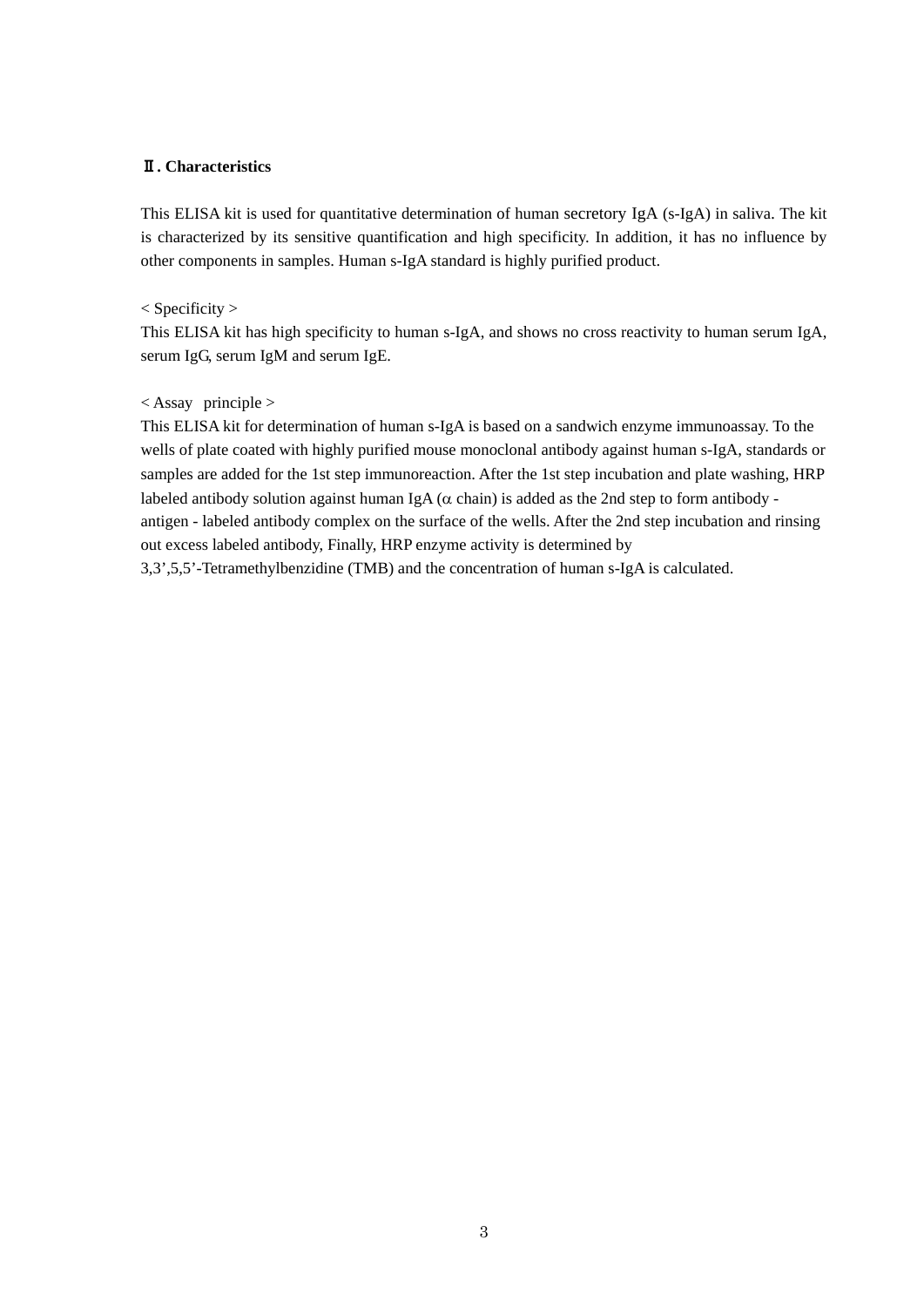# Ⅲ**. Composition**

|                  | Component                                 | Form                | Quantity                   | Main Ingredient                                               |
|------------------|-------------------------------------------|---------------------|----------------------------|---------------------------------------------------------------|
| 1.               | Antibody coated plate                     | microtiter<br>plate | 1 plate (96 wells)         | Mouse anti human s-IgA<br>monoclonal antibody coated          |
| 2.               | Standard                                  | lyophilized         | $(10 \mu g)$<br>1 vial     | Purified human s-IgA                                          |
| 3.               | HRP labeled antibody<br>solution          | liquid              | 1 bottle $(12 \text{ mL})$ | HRP labeled goat anti human<br>IgA ( $\alpha$ chain) antibody |
| $\overline{4}$ . | Enzyme substrate<br>solution (TMB)        | liquid              | 1 bottle $(12 \text{ mL})$ | 3,3',5,5'-Tetramethylbenzidine<br>(TMB)                       |
| 5.               | Stopping solution                         | liquid              | 1 bottle $(12 \text{ mL})$ | $1M H_2SO_4$                                                  |
| 6.               | Buffer solution<br>(concentrated 2x)      | Liquid              | 1 bottle $(25 \text{ mL})$ | Buffer containing a reaction<br>accelerator                   |
| 7.               | <b>Washing solution</b><br>(concentrated) | liquid              | 1 bottle $(50 \text{ mL})$ | Concentrated saline                                           |
| 8.               | Adhesive foil                             |                     | 3 pieces                   |                                                               |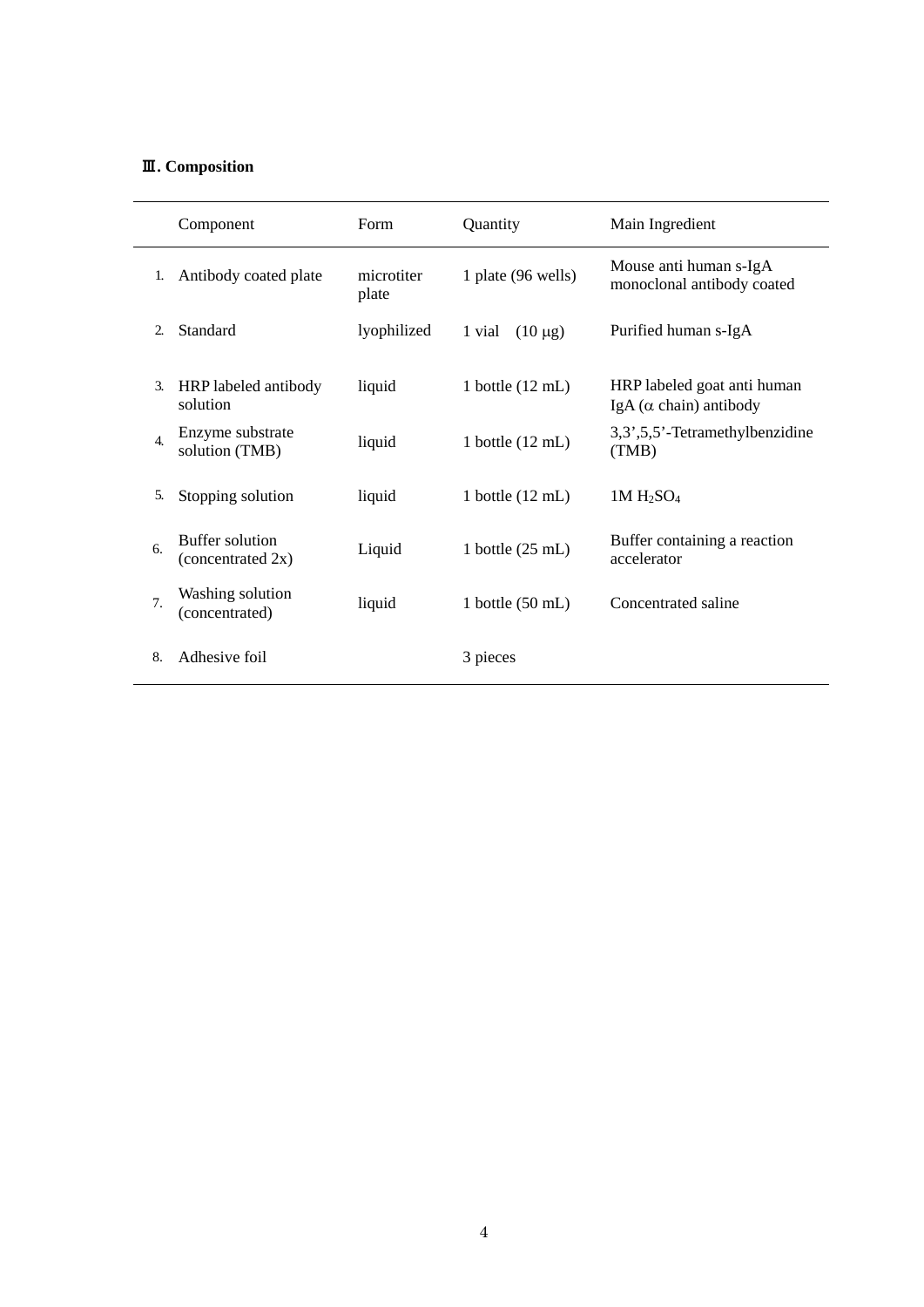## Ⅳ**. Method**

< Equipment required >

- 1. Photometer for microtiter plate (plate reader) which can read extinction 3.0 at 450nm
- 2. Microtiter plate shaker
- 3. Washing device for microtiter plate and dispenser with aspiration system
- 4. Micropipettes, multi-channel pipettes for 8 wells or 12 wells and their tips
- 5. Glass test tubes for preparation of standard solution and saliva sample dilution
- 6. Graduated cylinder (1,000 mL)
- 7. Distilled water or deionized water

<Preparation of saliva sample>

Saliva samples may be collected using the SalivaBio Oral Swab (Item No. 5001.02 Salimetrics) and Swab storage tube (Item No. 5001.05 Salimetrics). Saliva collection should be done according to the instruction manuals. After saliva collection, the tube is centrifuged at 3000 rpm for 15 min. And the sample should be divided into test tubes in small amount and frozen at or below -30℃ until assay. These samples should be brought back to room temperature (20-30°C) before starting assay. If insoluble material is observed in sample, they should be removed by centrifugation  $(3000$  rpm x  $15$  min.) and the sample solution is submitted to assay immediately.

< Preparatory work >

- 1. Preparation of 1x buffer solution Dilute buffer solution (concentrated, 2x) (25 mL) to 50 mL with distilled water. Dilute only the amount needed for current assay.
- 2. Preparation of standard solution: Reconstitute the human s-IgA standard with 0.5 mL of buffer solution and stand for about 10 min., which affords 20  $\mu$ g/mL standard solution. The reconstituted standard solution (0.1 mL) is diluted with 0.2 mL of buffer solution that yields 6.67  $\mu$ g/mL standard solution. Repeat the dilution procedure to make each standard solution of 2.22, 0.74, 0.25 and 0.082 µg/mL. Buffer solution itself is used as 0 µg/mL standard solution.
- 3. Preparation of washing solution: Dilute 50 mL of washing solution (concentrated) to 1,000 mL with distilled water.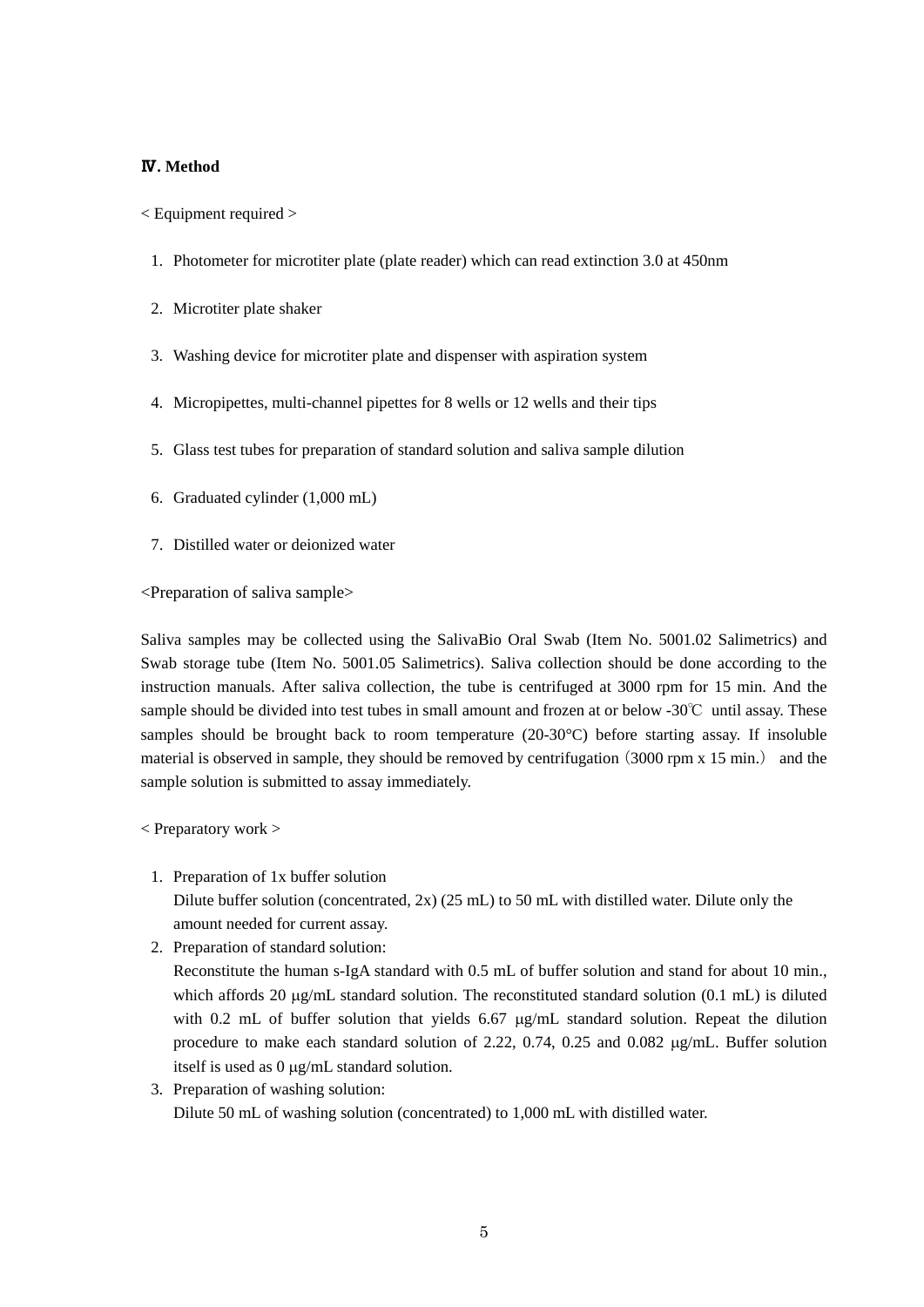4. Other reagents are ready for use.

<Dilution of saliva sample (1 : 80 dilution)>

Add 395 µL of buffer solution into an appropriate tube. Pipette 5 µL of saliva into the tube and vortex to mix.

< Procedure >

- 1. Before starting the assay, bring all the reagents and samples to room temperature ( $20 \sim 30^{\circ}$ C).
- 2. Fill 0.35 mL/well of washing solution into the wells and aspirate the washing solution in the wells. Repeat this washing procedure further twice (total 3 times). Finally, invert the plate and tap it onto an absorbent surface, such as paper toweling, to ensure blotting free of most residual washing solution.
- 3. Add 100µL of buffer solution to the wells first, and then introduce 50µL of each of standard solutions (0, 0.082, 0.25, 0.74, 2.22, 6.67 and 20 µg/mL) or samples to the wells.
- 4. Mix the plate with a plate mixer for 1 min at approximately 500 rpm. without adhesive foil. Cover the plate with adhesive foil and incubate it at room temperature for 1 hour. During the incubation, the plate should be shaken with a plate shaker (approximately 100 rpm).
- 5. After incubation, take off the adhesive foil, aspirate and wash the wells 6 times with 0.35 mL/well of washing solution. Finally, invert the plate and tap it onto an absorbent surface, such as paper toweling, to ensure blotting free of most residual washing solution.
- 6. Add 100 µL of HRP labeled antibody solution to each of the wells.
- 7. Cover the plate with adhesive foil and incubate it at room temperature for 1 hour. During the incubation, the plate should be shaken with a plate shaker (approximately 100 rpm).
- 8. Take off the adhesive foil, aspirate and wash the wells 6 times with 0.35 mL/well of washing solution. Finally, invert the plate and tap it onto an absorbent surface, such as paper toweling, to ensure blotting free of most residual washing solution.
- 9. Add 100µL of Enzyme substrate solution (TMB) to each of the well, cover the plate with adhesive foil and keep it for 30 minutes at room temperature in a dark place for color reaction (keep still, plate shaker not need).
- 10. Add 100 µL of stopping solution to each of the wells to stop color reaction.
- 11. Read the optical absorbance of the solution in the wells at 450 nm/620 nm. The dose-response curve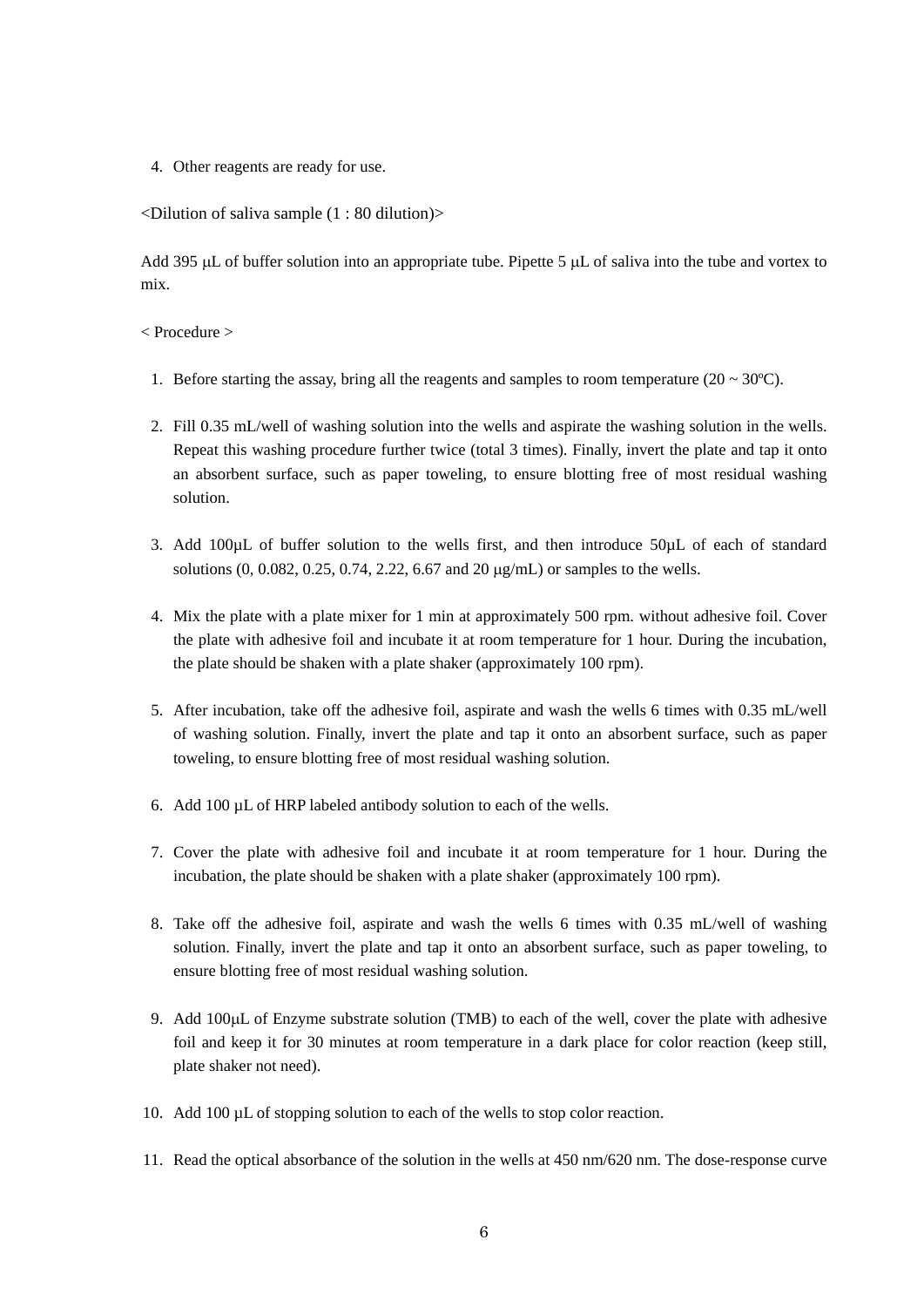of this assay fits best to a 5 (or 4)-parameter logistic equation. The results of unknown samples can be calculated with any computer program having a 5 (or 4)-parameter logistic function. Otherwise calculate mean absorbance values of wells containing standards and plot a standard curve on semi logarithmic graph paper (abscissa: concentration of standard; ordinate: absorbance values). Use the average absorbance of each sample to determine the corresponding value by simple interpolation from this standard curve.

Multiply concentrations of unknown samples by 80 to obtain the final concentration of s-IgA.

## Ⅴ**. Notes**

- 1. Saliva samples should be divided into test tubes in small amount and frozen at or below -30°C. Avoid repeated freezing and thawing of samples.
- 2. Standard solutions should be prepared immediately before use. This kit can be used dividedly in strips of the plate. In such case, the rest of reconstituted reagent (standard) should be stored at or below -30°C.
- 3. During storage of washing solution (concentrated) at 2-8°C, precipitates may be observed, however, they will be dissolved when diluted.
- 4. Pipetting operations may affect the precision of the assay, so that pipette standard solutions or samples precisely into each well of plate. In addition, use clean test tubes or vessels in assay and use new tip for each standard or sample to avoid cross contamination.
- 5. When sample concentration exceeds 20  $\mu$ g/mL, it needs to be diluted with buffer solution to proper concentration.
- 6. During the incubation except the color reaction, the plate should be shaken gently by a plate shaker to promote immunoreaction (approximately 100 rpm).
- 7. Perform all the determination in duplicate.
- 8. Read plate optical absorbance of reaction solution in wells as soon as possible after stop color reaction.
- 9. To quantitate accurately, always run a standard curve when testing samples.
- 10. Protect reagents from strong light (e.g. direct sunlight) during storage and assay.
- 11. Satisfactory performance of the test is guaranteed only when reagents are used from combination pack with identical lot number.
- 12. Human s-IgA standard is purified from human colostrum, [care](javascript:goWordLink(%22Care%22)) [should](javascript:goWordLink(%22should%22)) [be](javascript:goWordLink(%22be%22)) [taken](javascript:goWordLink(%22taken%22)) [when](javascript:goWordLink(%22when%22)) [handling](javascript:goWordLink(%22handling%22)).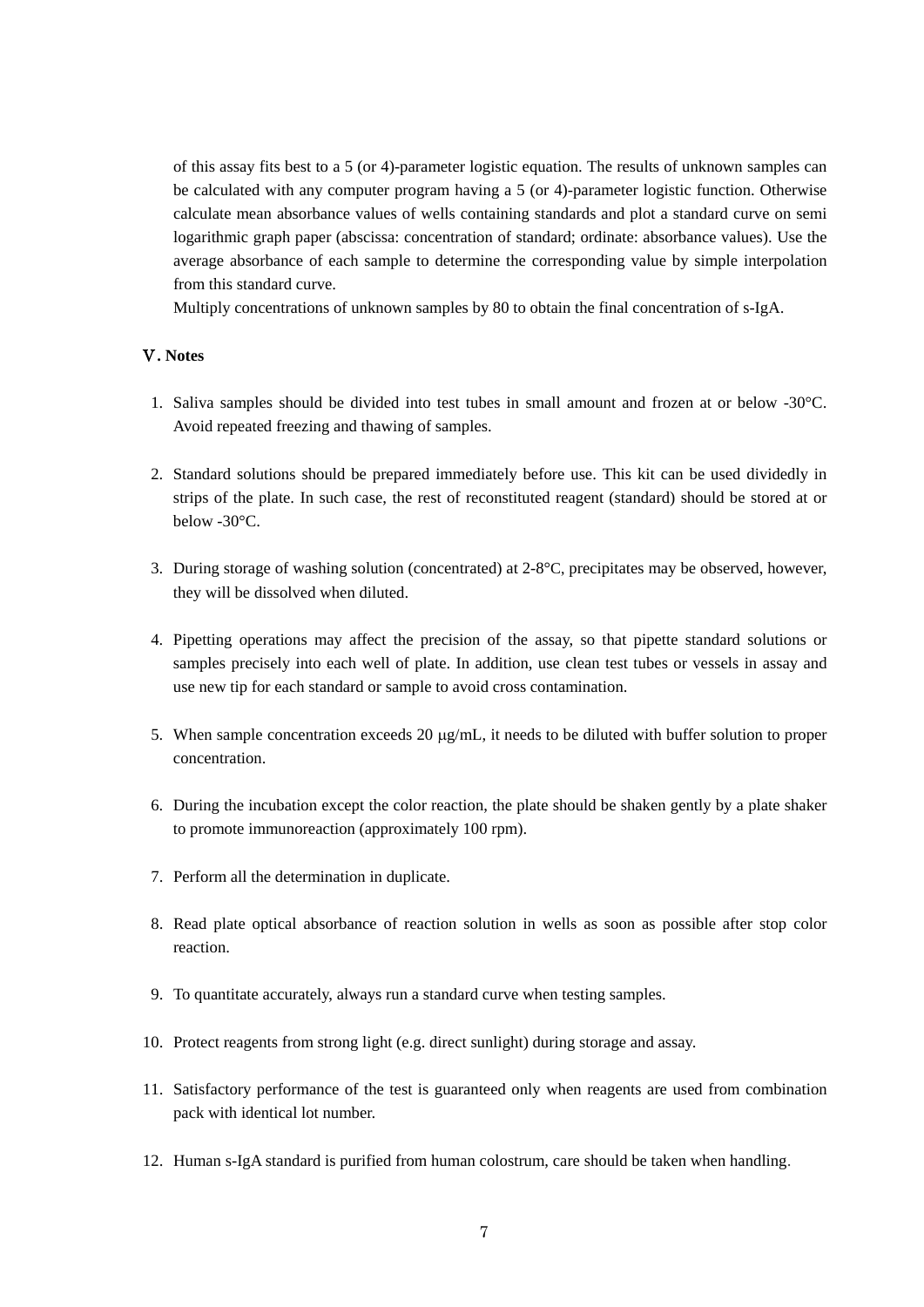# Ⅵ**. Performance Characteristics**



# **<Analytical Recovery>**

| <human a="" saliva=""></human> |              |              |          |
|--------------------------------|--------------|--------------|----------|
| Added s-IgA                    | Observed     | Expected     | Recovery |
| $(\mu g/mL)$                   | $(\mu g/mL)$ | $(\mu g/mL)$ | (% )     |
| $\Omega$                       | 64.8         |              |          |
| 40                             | 108.8        | 104.8        | 103.8    |
| 160                            | 220.8        | 224.8        | 98.2     |
| 400                            | 404.8        | 464.8        | 87.1     |
| < Human saliva B>              |              |              |          |
| Added s-IgA                    | Observed     | Expected     | Recovery |
| $(\mu g/mL)$                   | $(\mu g/mL)$ | $(\mu g/mL)$ | $(\%)$   |
| $\Omega$                       | 46.4         |              |          |
| 40                             | 96.0         | 86.4         | 111.1    |
| 160                            | 196.0        | 206.4        | 95.0     |
| 400                            | 432.0        | 446.4        | 96.8     |
| < Human saliva C>              |              |              |          |
| Added s-IgA                    | Observed     | Expected     | Recovery |
| $(\mu g/mL)$                   | $(\mu g/mL)$ | $(\mu g/mL)$ | (% )     |
| $\theta$                       | 120.8        |              |          |
| 40                             | 189.6        | 160.8        | 117.9    |
| 160                            | 274.4        | 280.8        | 97.7     |
| 400                            | 476.0        | 520.8        | 91.4     |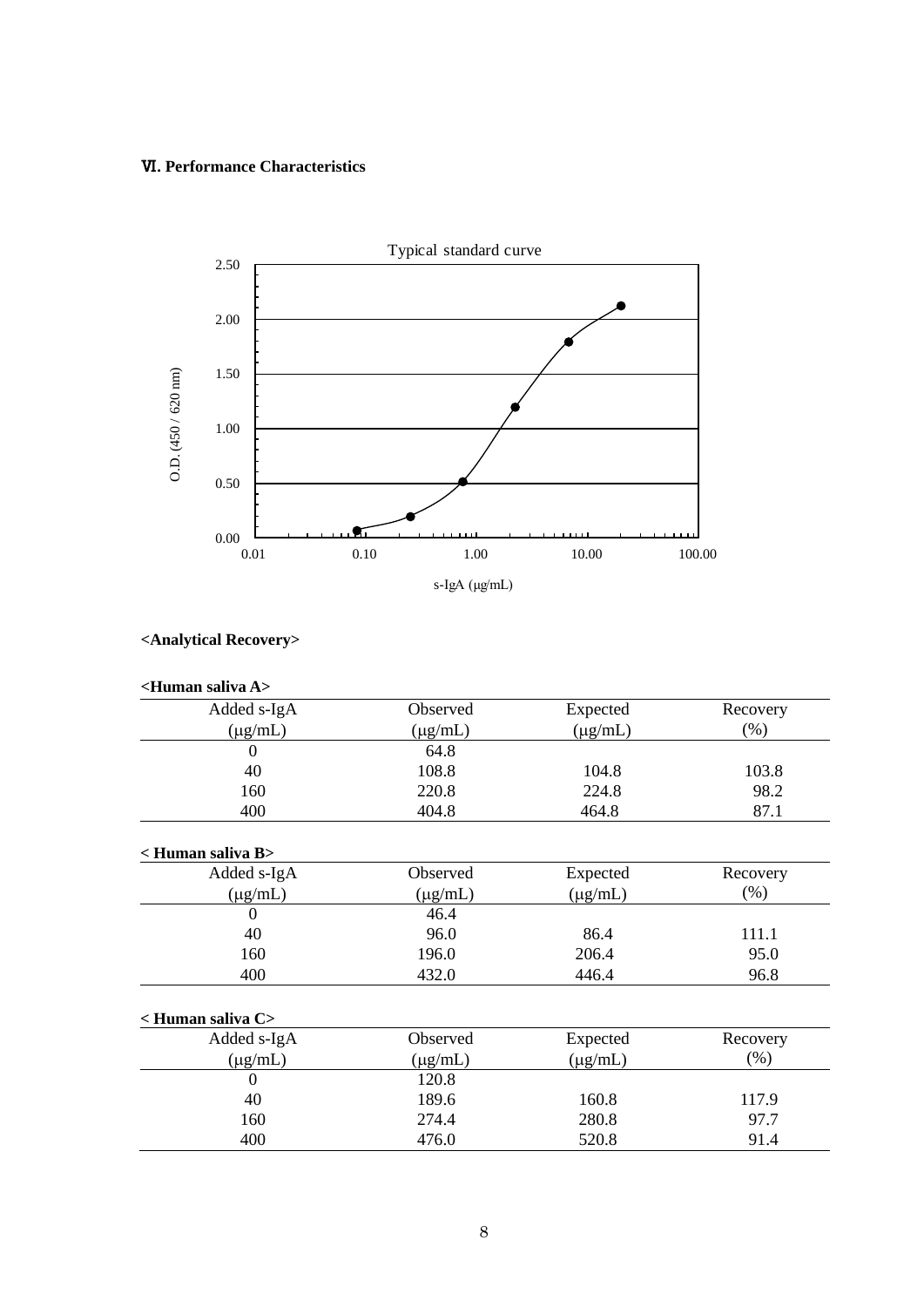# **< Human saliva D>**

| Added s-IgA                    | Observed              | Expected     | Recovery      |
|--------------------------------|-----------------------|--------------|---------------|
|                                |                       | $(\mu g/mL)$ | (% )          |
| $(\mu g/mL)$<br>$\overline{0}$ | $(\mu g/mL)$<br>112.0 |              |               |
| 40                             | 157.6                 | 152.0        | 103.7         |
| 160                            | 244.8                 | 272.0        |               |
|                                |                       |              | 90.0          |
| 400                            | 441.6                 | 512.0        | 86.3          |
| < Human saliva E>              |                       |              |               |
| Added s-IgA                    | Observed              | Expected     | Recovery      |
| $(\mu g/mL)$                   | $(\mu g/mL)$          | $(\mu g/mL)$ | (% )          |
| $\overline{0}$                 | 105.6                 |              |               |
| 40                             | 152.0                 | 145.6        | 104.4         |
| 160                            | 250.4                 | 265.6        | 94.3          |
| 400                            | 600.8                 | 505.6        | 118.8         |
| <dilution test=""></dilution>  |                       |              |               |
| < Human saliva A>              |                       |              |               |
| Sample dilution                | Observed              | Expected     | % of Expected |
|                                | $(\mu g/mL)$          | $(\mu g/mL)$ | (%)           |
| X1                             | 363.5                 | 363.5        |               |
| X2                             | 201.7                 | 181.8        | 111.0         |
| <b>X4</b>                      | 107.7                 | 90.9         | 118.5         |
| X8                             | 53.6                  | 45.4         | 117.9         |
| < Human saliva B>              |                       |              |               |
| Sample dilution                | Observed              | Expected     | % of Expected |
|                                | $(\mu g/mL)$          | $(\mu g/mL)$ | $(\% )$       |
| X1                             | 237.4                 | 237.4        |               |
| X2                             | 123.9                 | 118.7        | 104.4         |
| X4                             | 65.3                  | 59.4         | 110.0         |
| X8                             | 32.5                  | 29.7         | 109.4         |
| < Human saliva C>              |                       |              |               |
| Sample dilution                | Observed              | Expected     | % of Expected |
|                                | $(\mu g/mL)$          | $(\mu g/mL)$ | (%)           |
| X1                             | 310.0                 | 310.0        |               |
| X2                             | 167.3                 | 155.0        | 107.9         |
| X4                             | 89.5                  | 77.5         | 115.5         |
| $\rm X8$                       | 42.7                  | 38.8         | 110.2         |
|                                |                       |              |               |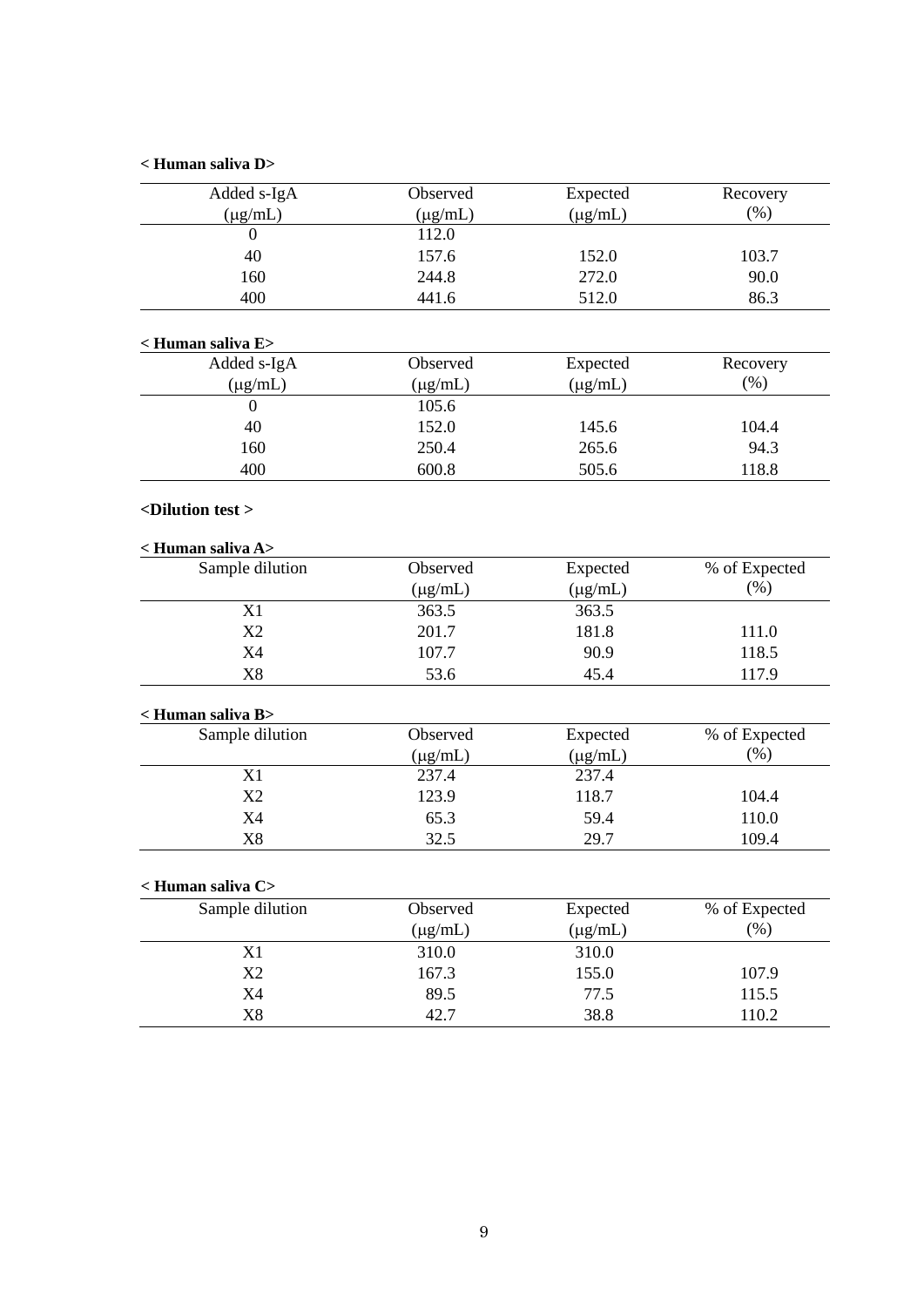#### **< Human saliva D>**

| Sample dilution | Observed     | Expected     | % of Expected |
|-----------------|--------------|--------------|---------------|
|                 | $(\mu g/mL)$ | $(\mu g/mL)$ | (% )          |
| X1              | 293.3        | 293.3        |               |
| X2              | 145.3        | 146.7        | 99.1          |
| X4              | 74.7         | 73.3         | 101.8         |
| $_{\rm X8}$     | 38.3         | 36.7         | 104.4         |

#### **< Human saliva E>**

| Sample dilution | Observed     | Expected     | % of Expected |
|-----------------|--------------|--------------|---------------|
|                 | $(\mu g/mL)$ | $(\mu g/mL)$ | (96)          |
| X1              | 188.2        | 188.2        |               |
| X <sub>2</sub>  | 97.5         | 94.1         | 103.6         |
| X4              | 47.4         | 47.0         | 100.7         |
| $_{\rm X8}$     | 26.8         | 23.5         | 114.0         |

#### **<Crossreactivity>**

| Related antibodies | Crossreactivity (%) |
|--------------------|---------------------|
| Serum IgG (Human)  | < 0.1               |
| Serum IgA (Human)  | 0.3                 |
| Serum IgM (Human)  | 0.0                 |
| Serum IgE (Human)  | 0.0                 |

# **< Precision and reproducibility >**

| Test sample  | (96)<br>Intra-assay | $\gamma$ (%)<br>Inter-assay C |
|--------------|---------------------|-------------------------------|
| Human saliva | ു പ<br>- -          | $\lambda$                     |

## **<Assay range>**

 $0.082\sim20$   $\mu\text{g/mL}$ 

# **<Correlation with other EIA kit for saliva >**

The correlation with the measured values obtained using other EIA kit for saliva (Salimetrics) is as follows.

# **y=0.8539x + 31.222, r=0.946 (n=39)**

# Ⅶ**. Stability and Storage**

| $\langle$ Storage $\rangle$ | Store all of the components at $2-8$ °C.                                            |
|-----------------------------|-------------------------------------------------------------------------------------|
| $\langle$ Shelf life $>$    | The kit is stable under the condition for 24 months from the date of manufacturing. |
|                             | The expiry date is stated on the label of kit.                                      |
| $\langle$ Package $>$       | For 96 tests per one kit including standards                                        |